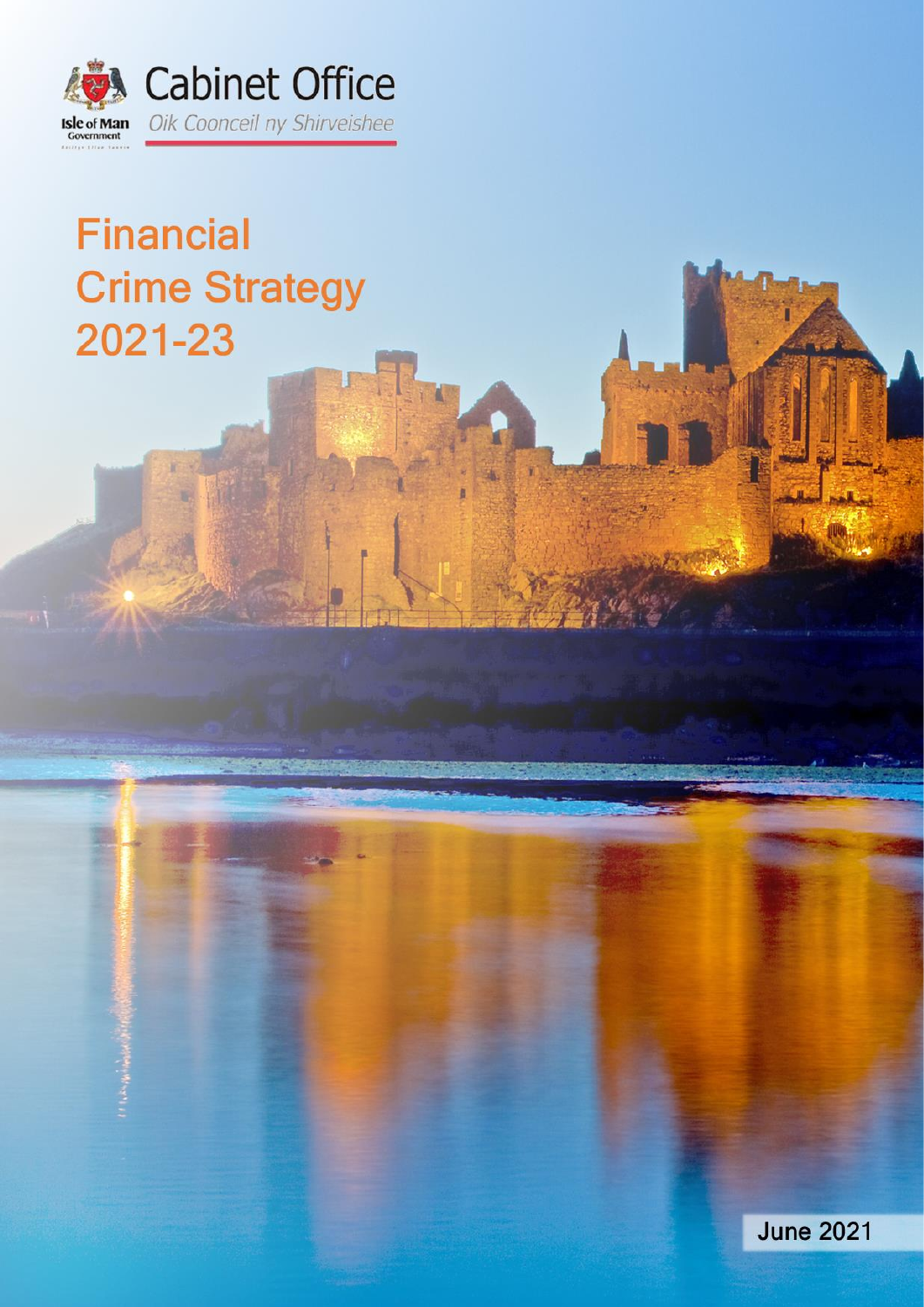# **Contents**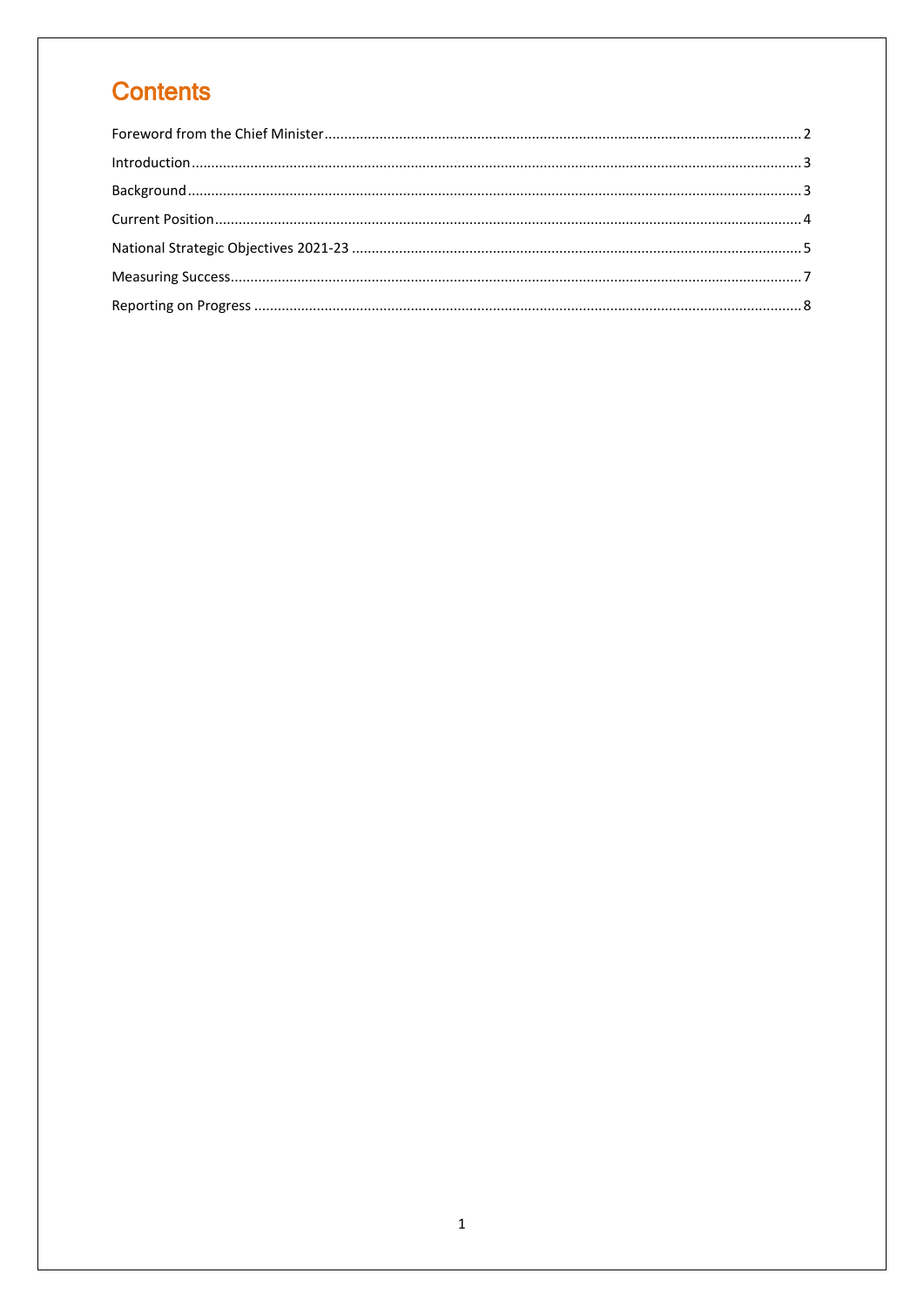#### <span id="page-2-0"></span>Foreword from the Chief Minister

I am pleased to bring forward this third Financial Crime Strategy for the Isle of Man, which has been adopted by the Council of Ministers. This Strategy sets out our ambition of delivering a whole-Island approach to fighting money laundering and financial crime. Over the past few years, the Isle of Man has introduced a large number of measures to strengthen our legislative framework against money laundering and terrorist financing. These measures have been underpinned by significant investment in financial intelligence, law enforcement and asset recovery.

Taking the profit out of crime is a fundamental objective identified by the Financial Action Task Force, the international body tasked with setting and monitoring



standards to tackle money laundering. The Isle of Man has had increasing success in this area since the last Financial Crime Strategy was published. It is particularly satisfying that in a number of cases the Island has been able to assist other jurisdictions in returning assets to the victims of financial crime.

That the threat from money laundering and other financial crime continues to evolve is evidenced by the efforts of individuals and organised crime to capitalise on the COVID-19 pandemic. The scale of the threats posed by human trafficking and modern slavery, wildlife and environmental crime are also becoming sadly more apparent. The financial and business networks of the Isle of Man are truly international and so we cannot be immune to these and other, more established threats. Those authorities charged with protecting the Island will therefore continue to focus on working closely together, using all the tools at their disposal, to frustrate criminals seeking to launder the proceeds of crime, wherever possible bringing them to justice and returning assets to victims.

Hon. Howard Quayle MHK, Chief Minister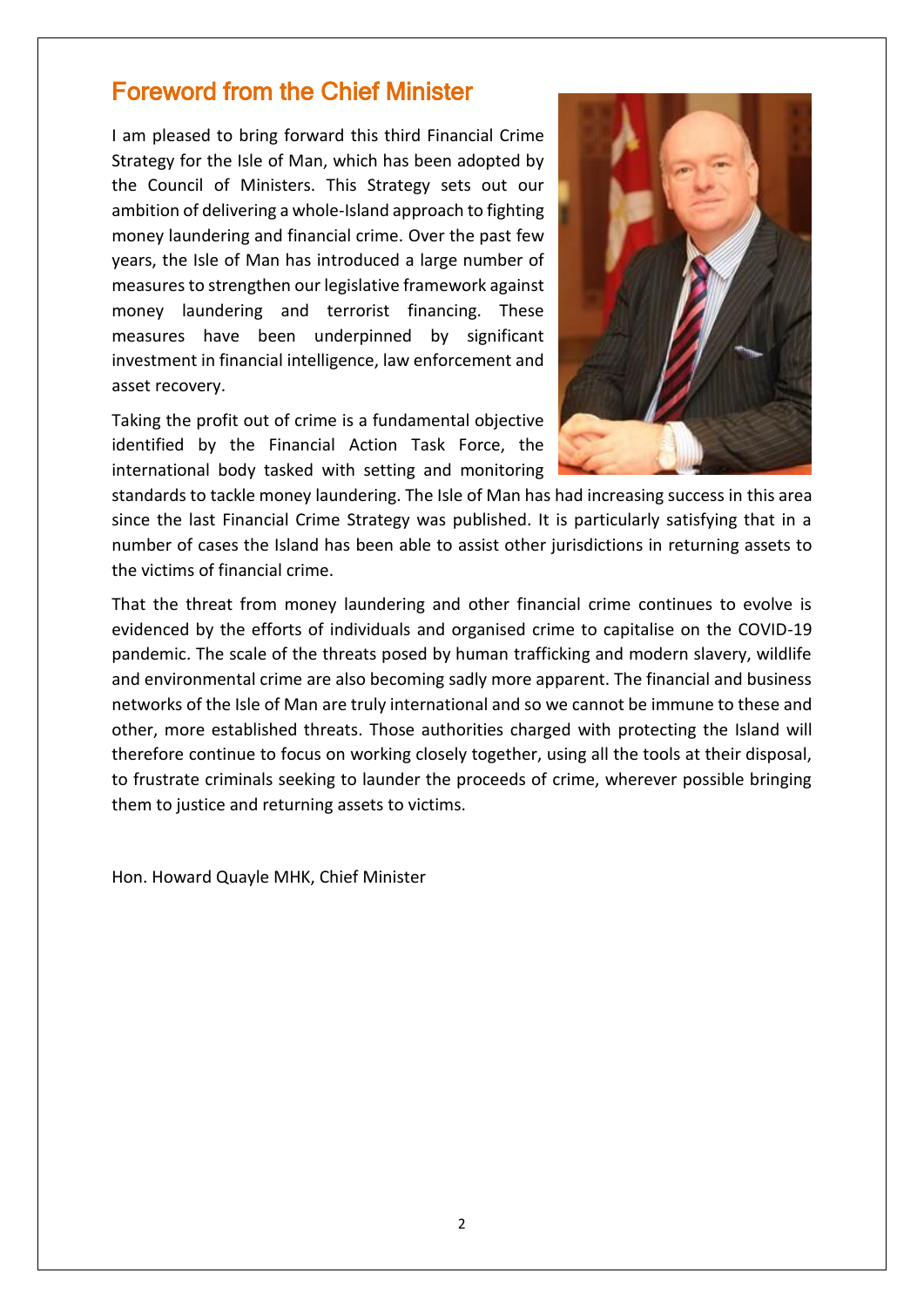#### <span id="page-3-0"></span>**Introduction**

The IoM is a successful centre for international business with sectors including banking, insurance, corporate services and e-gaming. The IoM has also embraced digital technology and has been an early mover in providing a sound regulatory framework for convertible digital currency<sup>1</sup>. As a small jurisdiction with a wide and ambitious reach, the IoM has corresponding obligations to protect itself and others from financial crime, in particular cross-border international crime such as the laundering of the proceeds of corruption. No country is immune from financial crime; there are however, effective measures that can be taken to mitigate risks, pursue the perpetrators and restore assets to the victims. The IoM has been actively adopting and implementing such measures in recent years, with increasing success. The development of a new Financial Crime Strategy provides the opportunity to reflect upon the progress achieved, to identify where further improvements in the domestic system can be made and to adapt as needed to the challenges of new and emerging threats. To that end, the overarching aim of this strategy is to achieve a whole-Island approach to fighting money laundering and financial crime.

#### **Aim – a whole-Island approach to fighting Money Laundering and financial crime.**

The Financial Crime Strategy provides a high-level national direction for addressing the money laundering and other financial crime threats to the Island identified in the National Risk Assessment 2020. This Strategy is adopted by and has the support of the IoM Government. The FIU, law enforcement and regulators publish Strategies and Business Plans, which are specific to their functions. These should be referred to accordingly. The IoM has a separate strategy concerning the combatting of terrorist financing, and is developing a strategy for combatting the financing of proliferation of weapons of mass destruction, in line with FATF Recommendations.

## <span id="page-3-1"></span>**Background**

The Financial Crime Strategy 2017-2020 was published in June 2017. The Strategy, which was informed by the Island's first National Risk Assessment 2015, included a number of outstanding recommendations from the MONEYVAL Mutual Evaluation of the IoM in 2016. There were 56 actions identified, each of which was allocated to one or more agencies. Progress on the Strategy is overseen by the Financial Crime Strategic Board (FCSB). In October 2020, the FCSB noted that 87% of the actions had been delivered. Of the remaining actions, several will be addressed by the adoption of measures included in new legislation<sup>2</sup> that will be brought into operation during 2021. The global pandemic had delayed the completion of a small number of other actions, such as the roll out of AML/CFT training for nominated officers or "MLRO's" within Government departments. These matters remain ongoing. A summary of progress has been published on the Cabinet Office website.

<sup>1</sup> <sup>1</sup> Referred to as Virtual Assets and Virtual Asset Service Providers by the Financial Action Task Force (FATF)

<sup>2</sup> The Beneficial Ownership (Amendment) Act 2021 and the Companies (Amendment) Act 2021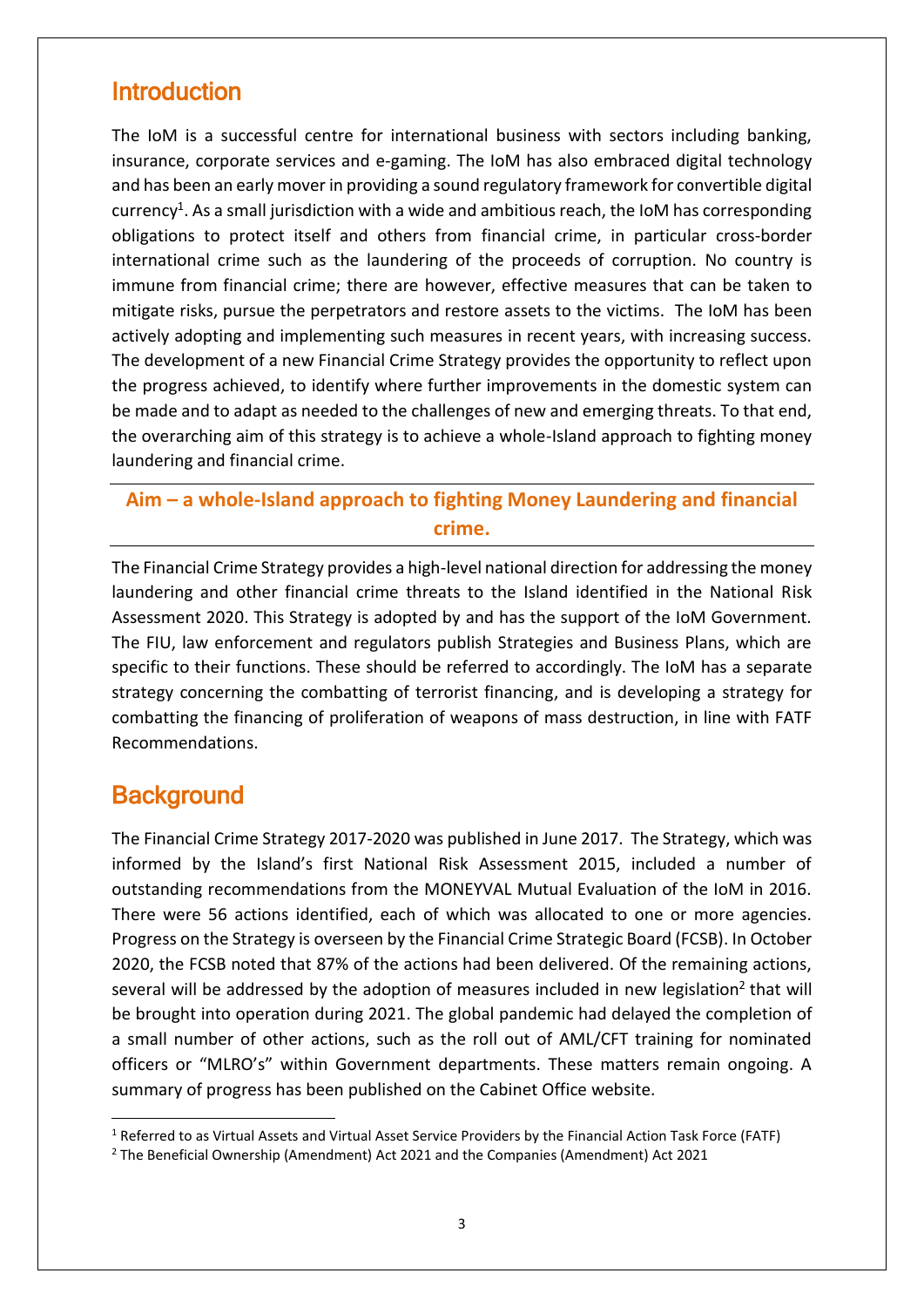## <span id="page-4-0"></span>Current Position

The IoM has a strong technical framework; there have been a large number of legislative changes made in the past few years and considerable policy development. Legislative and policy development will continue, with the focus on addressing specific identified risks, and delivering on international commitments, notably the public register of beneficial ownership of companies. The IoM Government is committed to ensuring that the framework, the legislative powers and procedures are being actively used and that this is tested for effectiveness, using independent experts where appropriate.

New threats continue to emerge. The COVID-19 pandemic has created new opportunities for criminal networks to exploit. The FATF has identified wildlife and environmental crime as significant worldwide contributors of illicit proceeds. Human trafficking and slavery is now the world's third largest crime after drug trafficking and counterfeiting, generating over \$150 billion per year. It is unclear what the impact of the UK having left the EU will be and if this will create new risks to our borders in respect of the movement of goods (VAT and revenue duties) and cash.

One area to which the IoM will be giving increased attention concerns bribery and corruption. Corruption, in particular grand corruption, can have a devastating effect, especially in developing countries. The NRA identifies bribery and corruption as one of the five main predicate crimes presenting an international threat, representing 19% of all Economic Crime Unit investigations.

Whilst there are new and emerging threats, it is important to recognise that most money laundering and financial crime risks to the IoM are from well-established routes. The National Risk Assessment of Money Laundering and Terrorist Financing 2020 (NRA 2020) identifies and evaluates areas of national and sectoral risk for the IoM highlighting where action is required. The Key Findings of the NRA have informed the National Strategic Objectives 2021-23.

All of the authorities charged with protecting the IoM from money laundering and financial crime are committed to working together, supporting each other and exchanging information, knowledge and experience with the shared intention of depriving criminals of their assets and, where possible, restoring these to victims. International cooperation is and will continue to be central to this aim.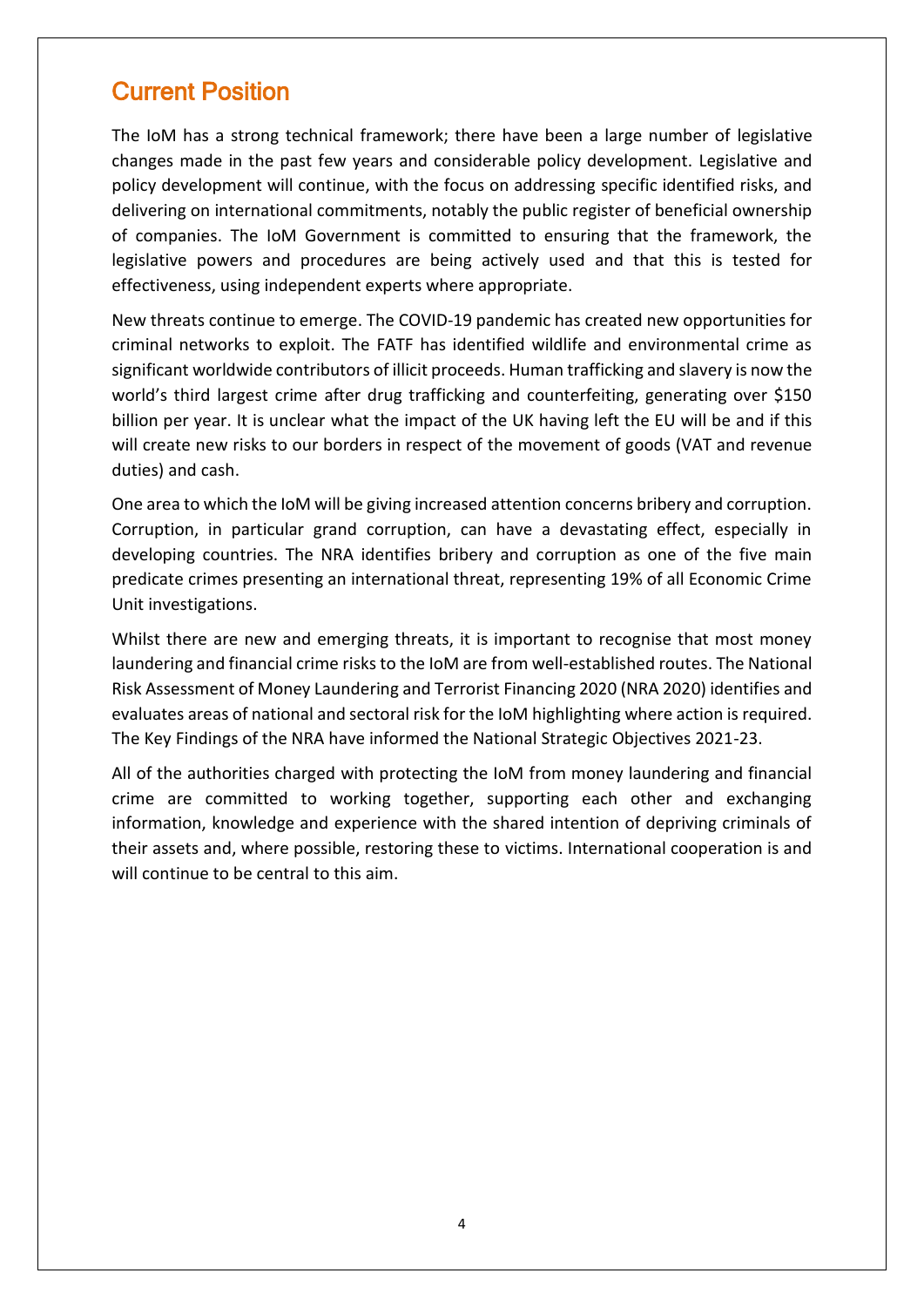# <span id="page-5-0"></span>National Strategic Objectives 2021-23

Three Strategic Objectives have been adopted for 2021-23; under each Strategic Objective, a number of actions are identified.

Focus on new and existing money laundering threats – identify and take measures to address these by;

- Using legislative powers now available and the anti-money laundering framework, which has been strengthened in recent years.
- Undertaking detailed analysis of the data now available and seeking to expand upon that data where required.
- Working together, pro-actively sharing information, knowledge and experience.
- Maintaining high levels of international cooperation.
- Ensuring that the national risk assessment is kept up to date; developing and publishing information and typologies relevant to the IoM.
- Testing national approaches for effectiveness both internally and against external benchmarks.
- Effectively prosecute ML and TF and confiscate the proceeds of crime
- Review and modernise the scope of the Proceeds of Crime Act 2008

#### Focus on knowledge and the development of skills to combat identified threats by;

- Identifying, investing in and implementing specialist training to support intelligence gathering, analysis, investigation, prosecution and asset recovery including awareness and use of new technologies and innovative tools and techniques.
- Continuing to engage and work with UK and international counterparts, developing networks to assist in the fight against money laundering and international financial crime.
- Working closely with industry, maintaining existing and establishing where required new fora to enable the exchange of information and the development of effective and proportionate legislation, systems and processes aimed at tackling money laundering. Continue to develop and implement Public Private Partnerships.
- Ensuring that knowledge and awareness of AML is embedded within the IoM Government using a variety of approaches.
- Facilitating closer agency working to pursue common goals in combatting ML and TF, identifying and removing barriers to effectiveness through improved coordinated activity.
- Establishing a programme of work aimed at raising knowledge and awareness of international and domestic bribery and corruption and identification of measures that can help address these threats.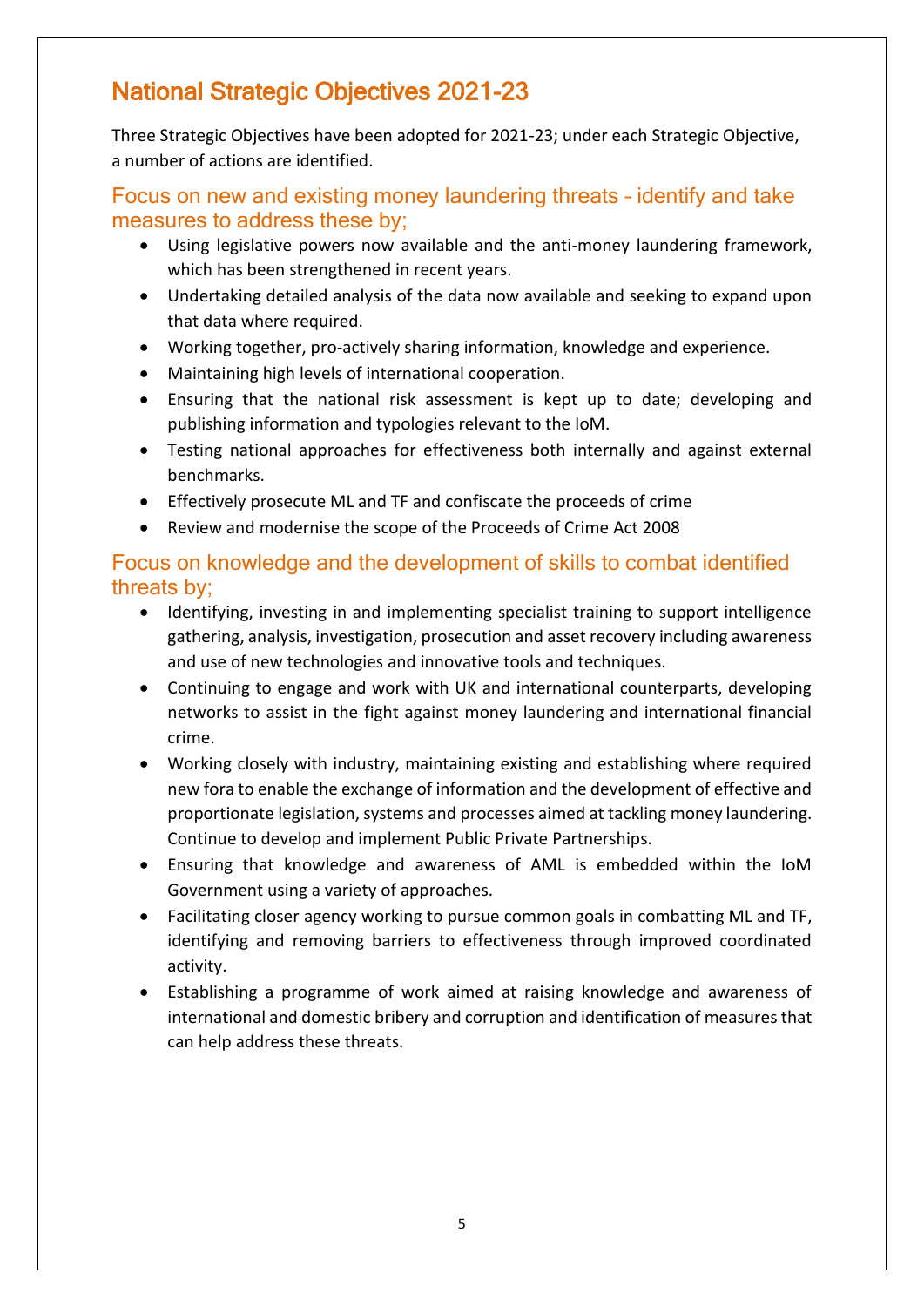Maintain a high level of compliance with the FATF and other relevant standards aimed at tackling money laundering and Deliver on international commitments regarding beneficial ownership by;

- Monitoring and reviewing changes to the international FATF standards, in particular forthcoming changes to the FATF standards in respect of proliferation. Take action as appropriate.
- Contributing to the development of standards sharing views, knowledge and the experience of the IoM as a small and well-regulated International Financial Centre via MONEYVAL, GIFICS, Egmont, CARIN etc.
- Ensuring that the IoM is well-positioned in advance of any Follow Up Review by MONEYVAL in whatever form that may take
- Maintaining awareness of developments internationally which may affect the IoM and engaging with the relevant organisations accordingly.
- Working towards the Beneficial Ownership database becoming a public resource in line with the commitment given by the IoM Government in June 2019.
- Measuring IoM compliance and progress against FATF standards.
- Considering and responding to recommendations made by international observers in respect of the application by the IoM of conventions relating to bribery and corruption.
- Identifying and making progress towards the extension of relevant international conventions to the IoM e.g. the Council of Europe Convention on Laundering, Search, Seizure and Confiscation of the Proceeds from Crime and on the Financing of Terrorism (the "Warsaw Convention").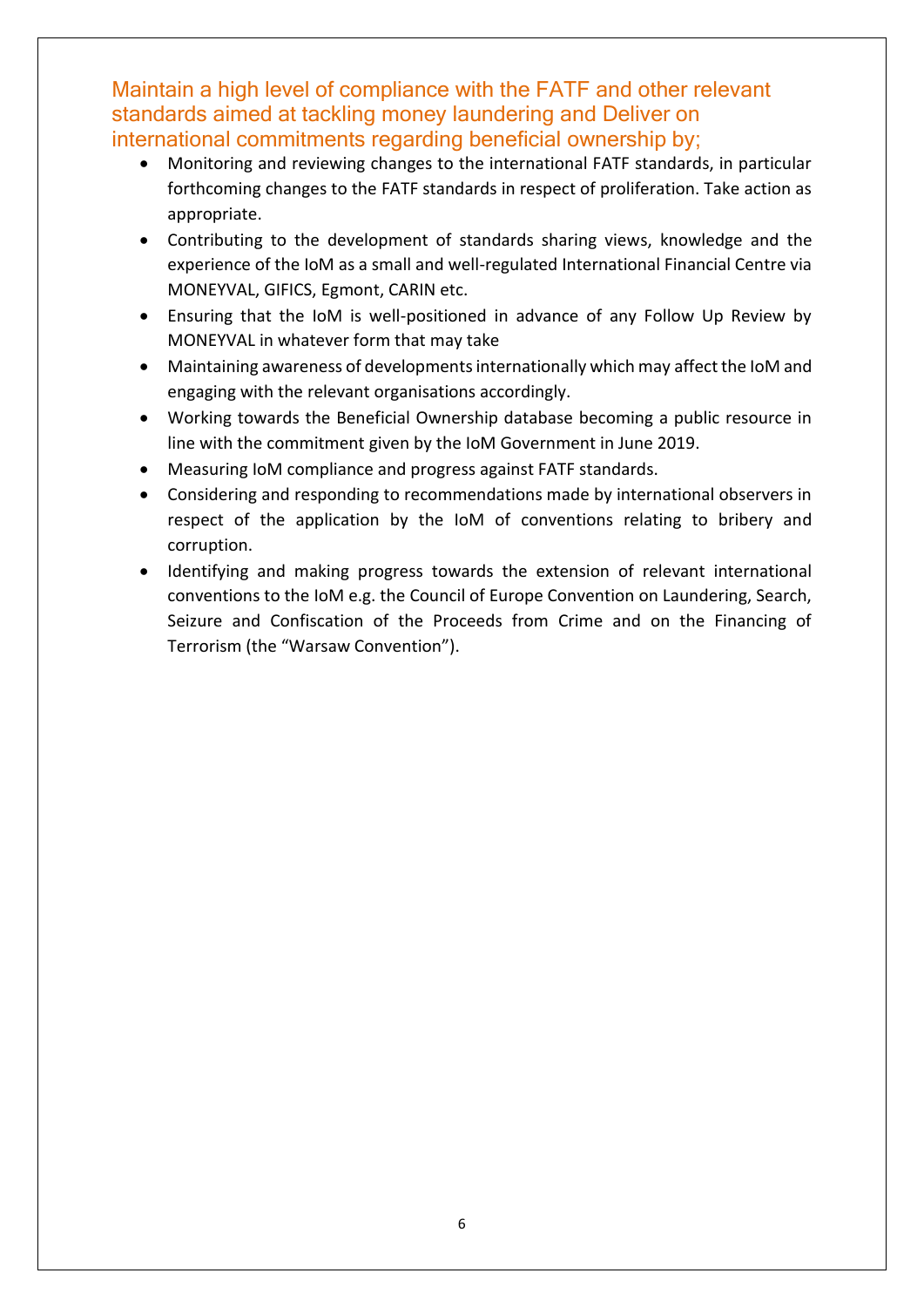# <span id="page-7-0"></span>Measuring Success

The following measures provide indicators of success for each Strategic Objective. The FCSB will also look for any other new or additional evidence of progress contributing to the overall effectiveness of the IoM in tackling money laundering and other financial crimes.

| <b>Strategic Objectives</b>                                                                                                    | <b>Measures</b>                                                                                                                                                                                                                                                                                                                                                                                                                                                                                                                                                                                                                                                                                                                                                                                                                                                                                         |
|--------------------------------------------------------------------------------------------------------------------------------|---------------------------------------------------------------------------------------------------------------------------------------------------------------------------------------------------------------------------------------------------------------------------------------------------------------------------------------------------------------------------------------------------------------------------------------------------------------------------------------------------------------------------------------------------------------------------------------------------------------------------------------------------------------------------------------------------------------------------------------------------------------------------------------------------------------------------------------------------------------------------------------------------------|
| Focus on new and existing financial<br>crime and money laundering threats<br>- identify and take measures to<br>address these. | Number of money laundering cases<br>$\bullet$<br>investigated<br>Number of prosecutions undertaken<br>Cash seizures<br>$\bullet$<br>Number of outgoing Letters of Request<br>Number of confiscation orders<br>$\bullet$<br>Number of civil cases and assessment of<br>appropriateness of penalties<br>Timeliness of mutual legal assistance<br>Assessment of the availability and usefulness<br>of financial crime data to measure<br>effectiveness<br>Amendments to Proceeds of Crime Act 2008<br>to improve effectiveness<br>Deliver independent assessments of<br>effectiveness of the AML/CFT regime                                                                                                                                                                                                                                                                                                |
| Focus on knowledge and the<br>development of skills to combat<br>identified threats.                                           | Quarterly reporting on training that has been<br>$\bullet$<br>accessed and the resulting outcomes<br>Number of information/training events to<br>$\bullet$<br>industry<br>Publication of reports and typologies<br>Establishment of a public, private partnership<br>Training and support provided to Government<br><b>MLROs</b><br>Deliver presentations on AML/CFT to new<br>Members and update on progress to Chief<br><b>Officers</b><br>Undertaking a review of inter-departmental<br>communications; identification and<br>implementation of measures as required<br>Continuing to invest in new and improved<br>$\bullet$<br>technology and report on impact<br>Establishment of an anti-bribery and<br>corruption committee<br>Deliver of an anti-bribery and corruption<br>strategy and supporting framework<br>Continue to support the training of IoM<br>officers as MONEYVAL/FATF assessors |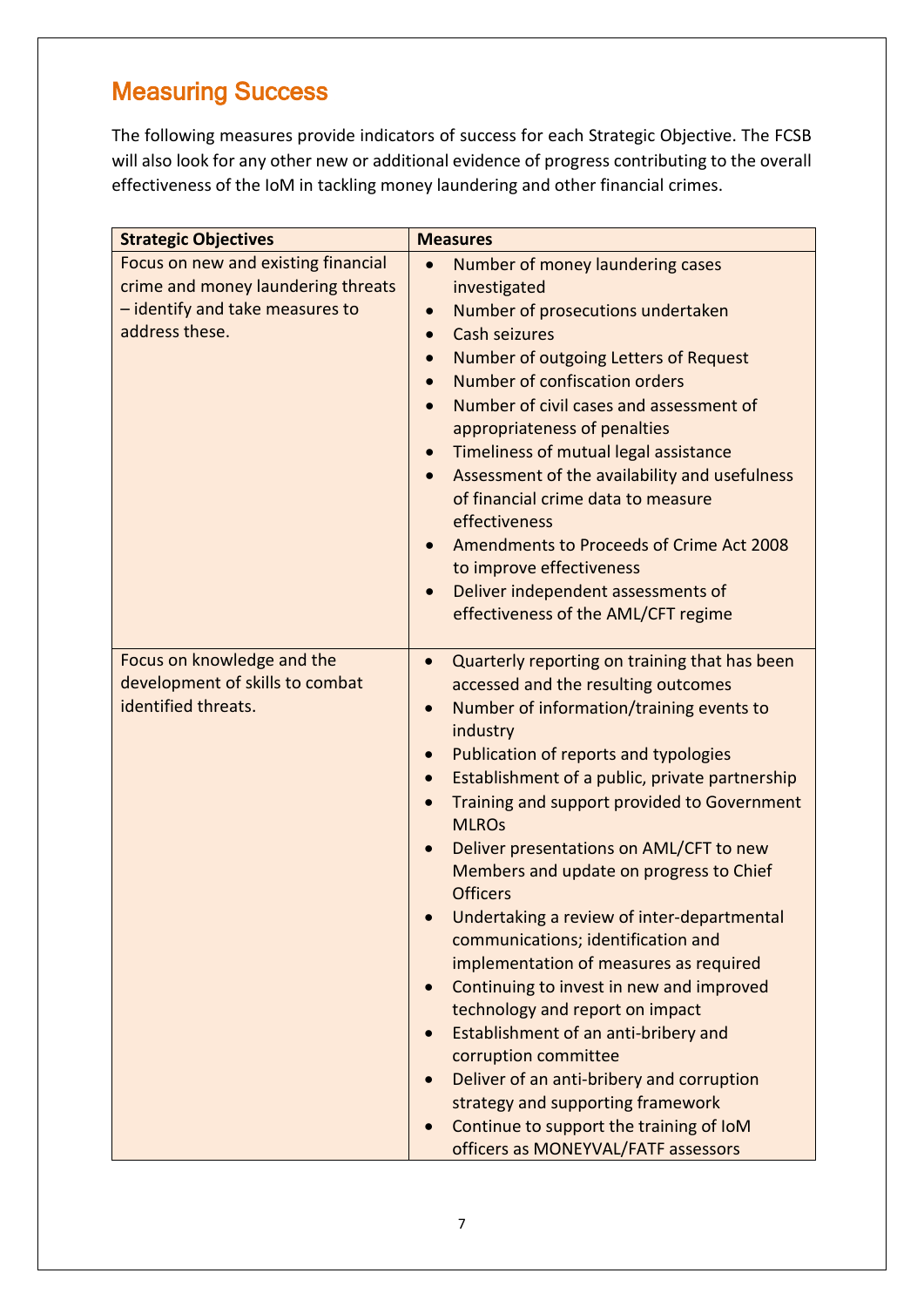| Maintain a high level of compliance<br>with the FATF and other relevant<br>standards aimed at tackling money<br>laundering and deliver on<br>international commitments<br>regarding beneficial ownership. | Maintain or improve ratings awarded to the<br>IoM for the 40 FATF Recommendations<br>Deliver independent assessments of<br>$\bullet$<br>effectiveness of the AML/CFT regime<br>Participate and report on engagement in<br><b>MONEYVAL and FATF working groups</b><br>Provide IoM trained assessors for the mutual<br>evaluations of other countries AML/CFT<br>regimes<br>Participate and report on engagement in other<br>international groups and networks, reporting<br>on an annual basis<br>Deliver a publically accessible register of<br>beneficial ownership, in line with IoM<br>Government commitments<br>Interconnect the IoM beneficial ownership<br>register with the EU, in line with IoM<br>Government commitments<br>Centrally record, monitor and report on<br>progress to meet relevant international<br>recommendations on bribery and corruption<br>Develop new proactive oversight and<br>monitoring framework for sanctions relating<br>to proliferation financing<br>Have the Warsaw convention extended to the<br><b>IoM</b> |
|-----------------------------------------------------------------------------------------------------------------------------------------------------------------------------------------------------------|------------------------------------------------------------------------------------------------------------------------------------------------------------------------------------------------------------------------------------------------------------------------------------------------------------------------------------------------------------------------------------------------------------------------------------------------------------------------------------------------------------------------------------------------------------------------------------------------------------------------------------------------------------------------------------------------------------------------------------------------------------------------------------------------------------------------------------------------------------------------------------------------------------------------------------------------------------------------------------------------------------------------------------------------------|

# <span id="page-8-0"></span>Reporting on Progress

The AML Policy Office is responsible for monitoring progress against actions identified in the Financial Crime Strategy and ensuring that regular reports are made to the FCSB. A review of the 2017-2020 Financial Crime Strategy will published by the Cabinet Office in July 2021 and outcomes from the 2021-23 Strategy will be published in due course.